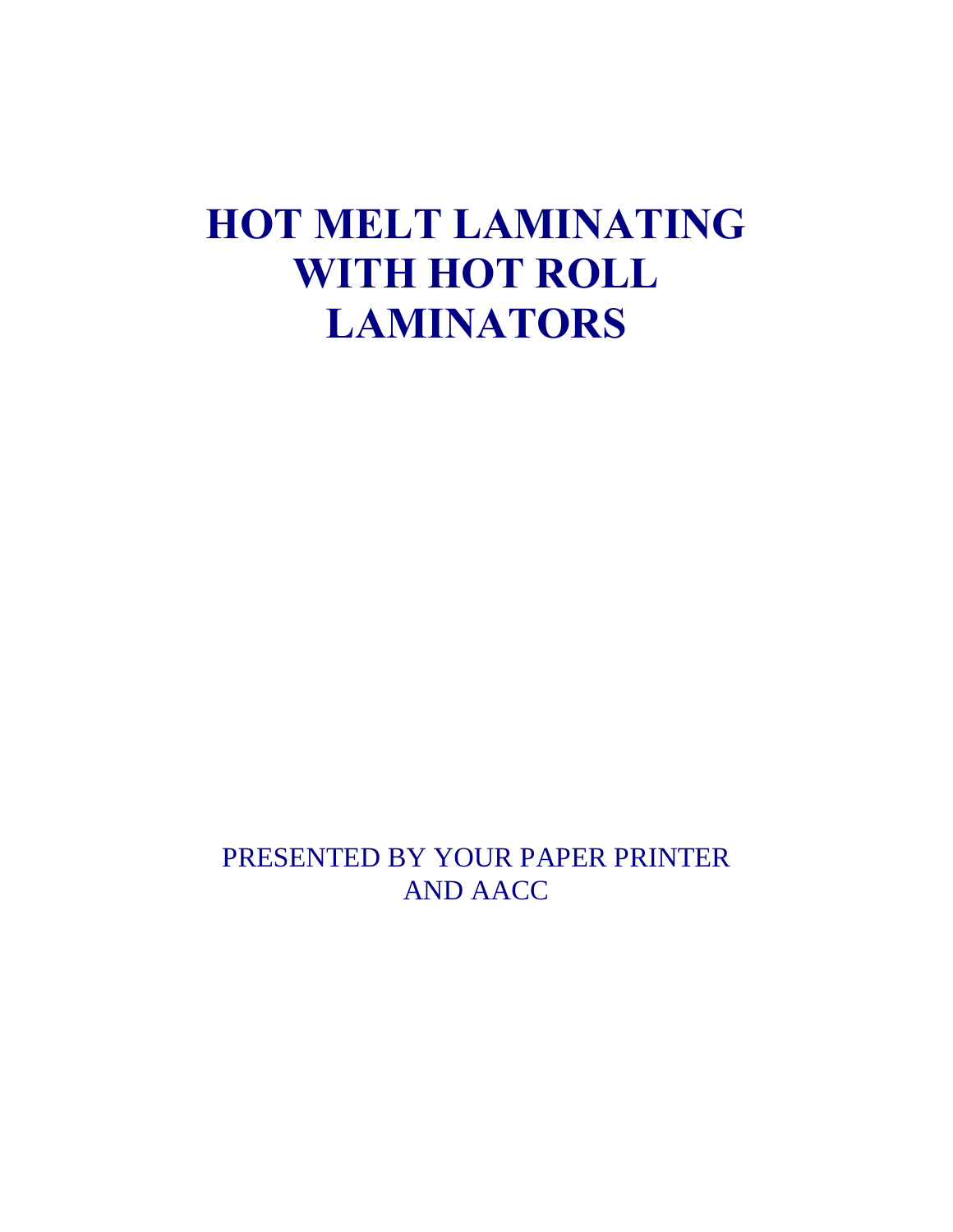# **HOT MELT LAMINATING WITH HOT ROLL LAMINATORS**

The factors of

# **TEMPERATURE-PRESSURE-DWELL TIME/SPEED**

all coming together.

The process of hotmelt panel lamination is accomplished by heating and softening a preapplied hotmelt adhesive to a point between the melt point of the adhesive and the point where the adhesive becomes fluid. While the adhesive is in this semi-molten state, pressure is applied as it passes through the nip rolls on the laminator and the initial bond to the substrate is completed as soon as the panel begins to cool to below the softening point of the adhesive. The lamination will continue to build bond strength as the adhesive returns to its crystalline state. Assuming that all of the laminating conditions of temperature, pressure and dwell time are correct for the paper, adhesive and the panel, the process should be quick, simple and easy.

The laminating conditions of the process are variable and these variables if not correct can lead to poor bonding quality and durability.

## **LAMINATING TEMPERATURE**

Laminating temperature is probably the most critical factor in the process of lamination. The correct temperature for American Adhesive Coatings Company (AACC) adhesives is approximately  $275^{\circ}$ F to  $325^{\circ}$ F roll temperature at 30 to 70 FPM. Adjustments in the roll surface temperature need to be made according to the processing speed of the laminator, as the dwell time shortens as the speed increase. The best way to determine acceptable laminating conditions is to run a trial lamination and send samples to our lab for testing.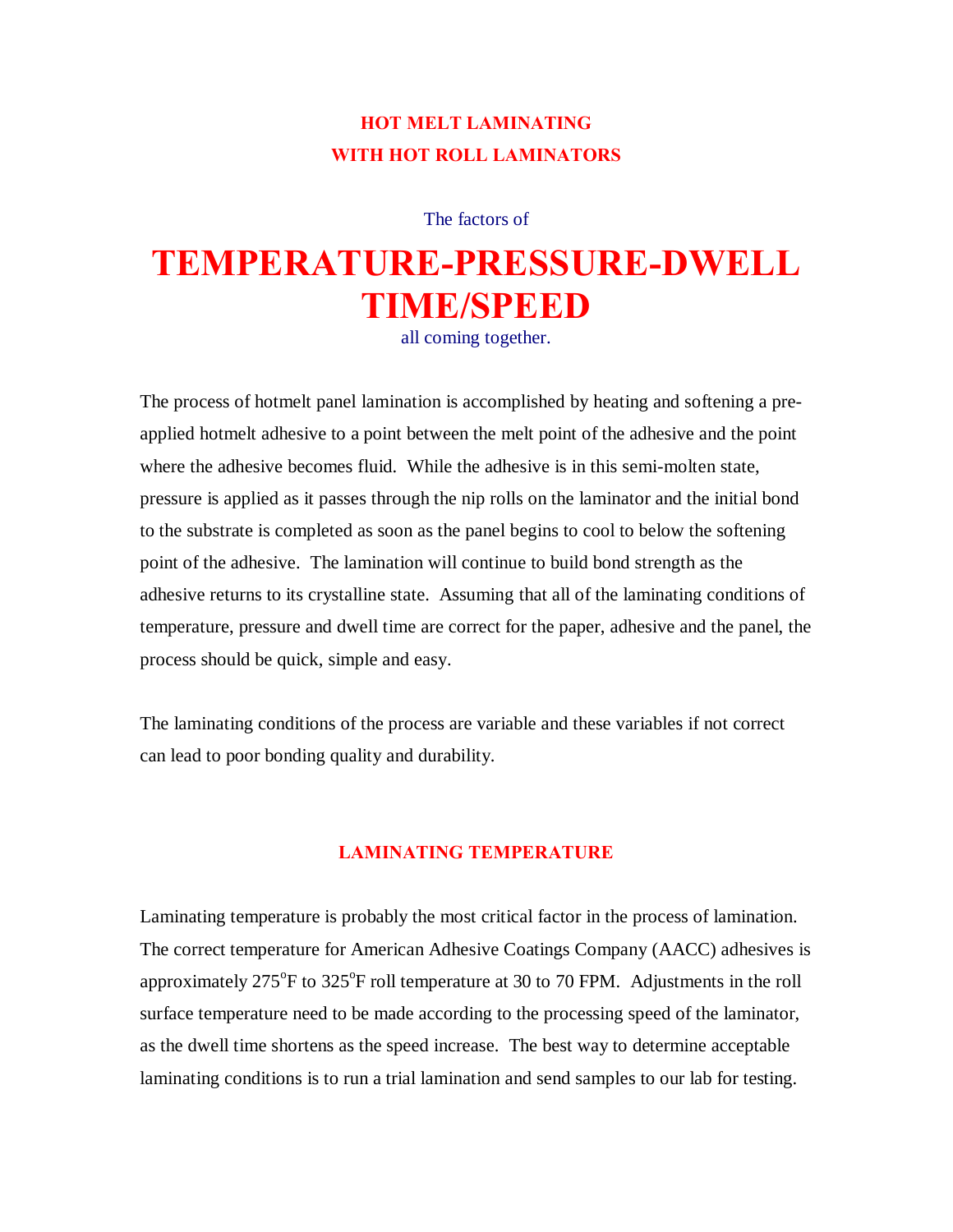You may get acceptable results with roll surface temperatures from  $275^{\circ}$ F to  $375^{\circ}$ F; however, the bond will be best at roll surface temperatures in the range of  $275^{\circ}$ F to  $325^{\circ}$ F depending upon speed. It is important to know that excessive lamination temperatures do not improve the bond, so if we are going to error it's best toward the cool side and conditions should be monitored and tested. Remember that running at cooler temperatures will extend the life of your equipment, and if your laminator is heated by hot oil it will extend the life of the oil and reduce energy costs. With cooler temperatures it is also less likely that the adhesive will over liquefy and be driven into the substrate.

#### The Heating Process

Most laminating equipment utilizes internally heated rolls to provide a heat source for activating the adhesive. This heating process can be steam or hot oil. The machine, if steam heated should have a pressure gauge so pressures can be recorded and checked, and hot oil heated unit should have a temperature gauge. In the case of a steam heated unit the pressure gauge represents the pressure (and the temperature) in the entire system including the laminating rolls. The temperature gauge on a hot oil heated unit represents only the temperature of the oil, as it exits the heater, and not the temperature of the laminating rolls. There will always be a variance of about  $25^{\circ}$ F to  $35^{\circ}$ F between roll surface temperature and oil temperature in hot oil heated units. If the difference is greater that that we would suggest the laminator be checked out completely to determine the cause of this temperature difference. Example: if your oil temperature gauge shows  $325^{\circ}$ F and is set for  $325^{\circ}$ F, your roll temperature will probably be about  $300^{\circ}$ F. This temperature variance is a result of the loss of energy in the transfer process between the oil heater and the steel roll. The amount of this temperature variance will depend on the type, age and condition of the machine, and the recovery rate of the heating method. These conditions should be monitored to avoid lamination problems do to lack of heat or differences in temperature from one side of the roll to the other. The roll surface temperature should also be checked during long lamination runs to insure that the heaters are maintaining the correct lamination temperature.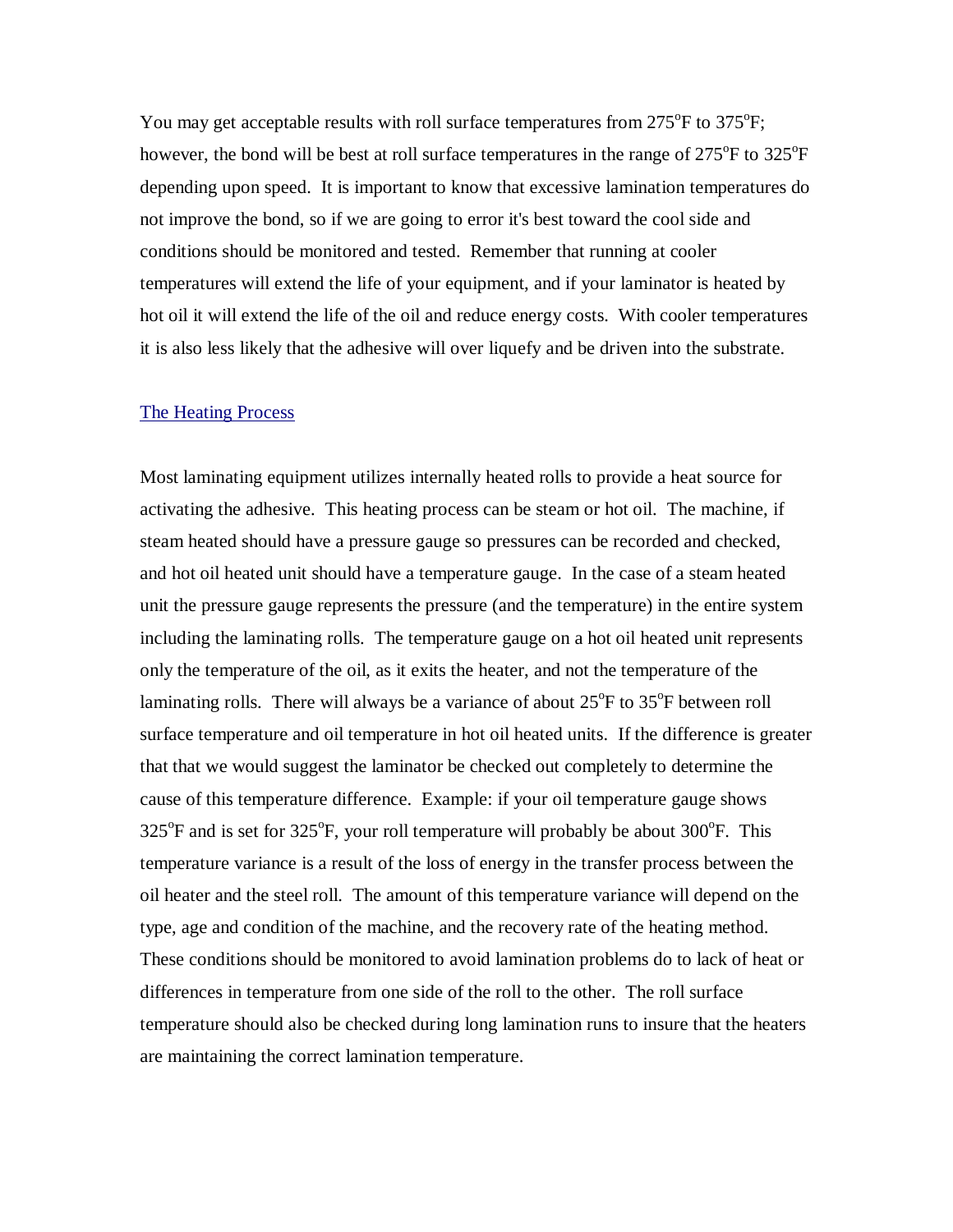#### Machine Maintenance

As with any equipment, routine maintenance is very important and affects the life of the equipment as well as the performance of product laminated on that machine. If the laminator is hot oil heated the oil should be changed per the manufacturer recommendations so that char does not accumulate in the hot oil system. This system is a closed loop, which includes the storage tank, laminating rolls, flow lines as well as the pump and heating elements. In steam-heated units the water should be treated to maintain the proper chemical balance for the proper operation of the steam heating unit.

Excessive degradation of the oil will cause the accumulation of carbon deposits (char) on the heaters and inside of the tank and lamination rolls. This accumulation will act as insulation and not allow efficient transfer of heat to the roll surface. Lower lamination temperatures help retard the breakdown of the hot oil, but cannot correct an already carboned up system. If you determine that the system is loaded with char you will need to flush out the system and add fresh oil, and it may also be necessary to remove the char built up on the heaters and in the lamination rolls. Another factor affecting the heat transfer process is the proper working of the heating elements and the oil transfer pumps. Always use only the oil recommended by the manufacturer. Remember to never exceed the maximum operating temperature recommended by the machine manufacturer as unsafe conditions may result and the heating fluid can flash and burn with excessive temperatures. If you have changed to a different heat transfer oil other than the one recommended by the machine manufacture please refer to the product information use sheet for that heat transfer oil to determine its recommended maximum temperature, but never exceed the equipment manufacturers recommended temperature. If using a steam heated laminator never exceed the recommended maximum pressure of the machine manufacturer.

The laminating rolls should be clean and free of defects. Any defect in the roll will be transferred to the finished panel and may be cause to reject that panel. Make sure that no debris is in the board or on the board, as it will damage a lamination roll as the panels are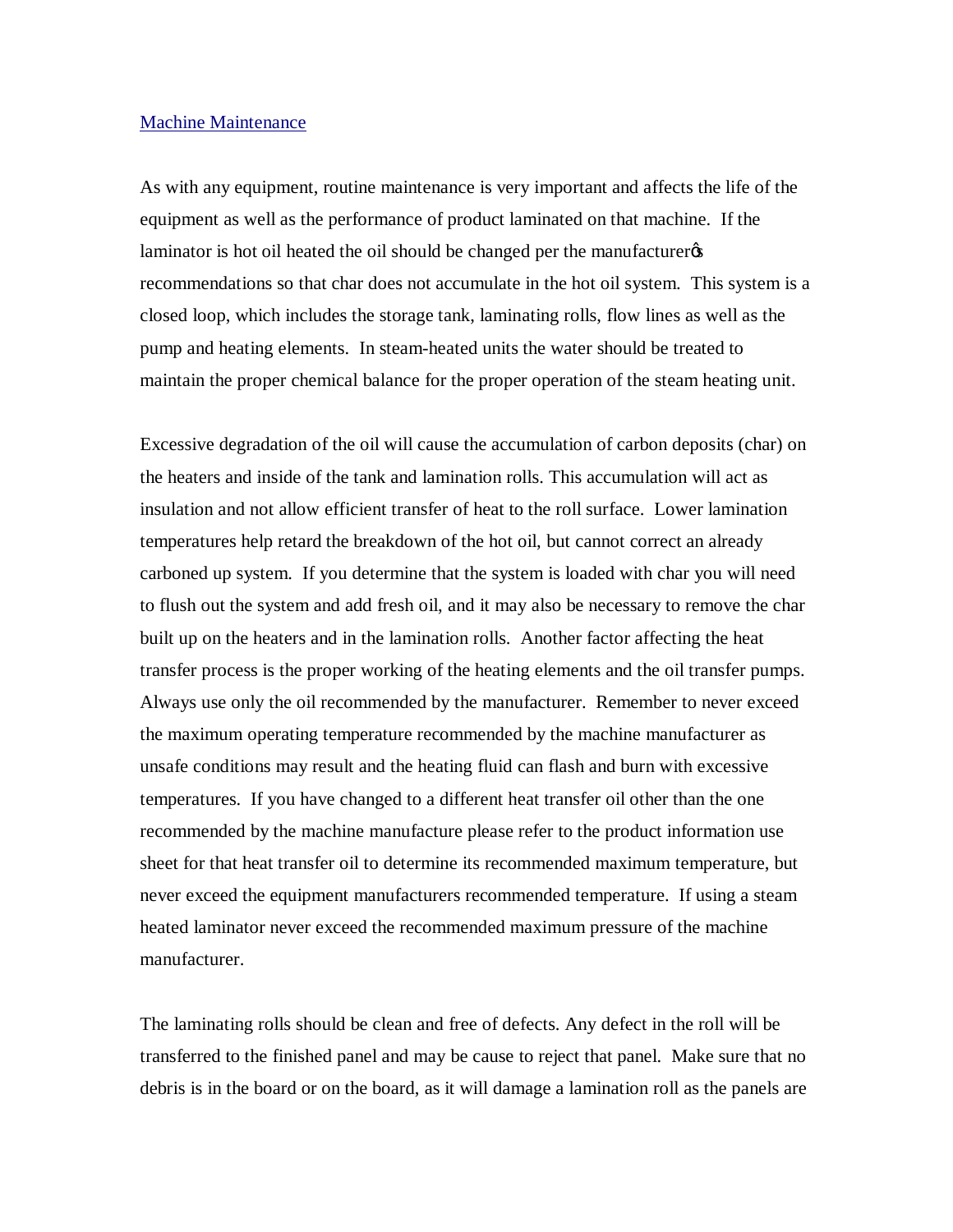processed under extreme pressures. The chrome surface of the laminating rolls should be clean, (clean regularly to eliminate build up resins) we want to maintain this rolls in a clean state. These build ups will affect the heat transfer process and can effect the final bond. Rolls can easily be cleaned with original formula GOJO hand cleaner. Apply the cleaner while the rolls are hot but not rotating. Do not clean the roll while rotating as serious bodily injury could happen by being drawn in between the rolls. For rolls with excessive build up of scorched materials,  $\delta$ Easy-Offö oven cleaner can help remove these heavily loaded rolls. Apply the cleaner with roll temperatures about 275<sup>o</sup>F allow to dry, reapply and remove with a damp coarse rag. Repeat if necessary.

#### Roll Temperature

By using a pyrometer you can check the temperature of the laminating roll surface. Using an IR pyrometer will not give accurate results due to the reflection off the chrome surface, on chromed surfaces contact pyrometers work best. IR pyrometers can give consistent results ONLY if the readings are taken off of the adhesive paper surface at the same angle each time. Purchasing a pyrometer is a worthwhile investment and its use should become part of your QC program. We have included the information at the back of this primer regarding the pyrometer we use. We believe that daily checking and recording of the surface temperatures leads to more consistent lamination and highlights temperature issues before they become detrimental to the quality of your lamination. The time spent checking roll surface temperatures is small compared to the loss incurred from poorly laminated board.

On hot oil heated laminators once you have determined the temperature variance between the oil set point and the laminating roll you can determine the appropriate setting for the oil temperature on your machine. If the variance should change, it can indicate that a heating element is not working, the oil is not pumping properly, or that the oil should be changed. The manufacturer has recommendations for changing the oil and they should be followed. Improper servicing of your laminating equipment will decrease its life and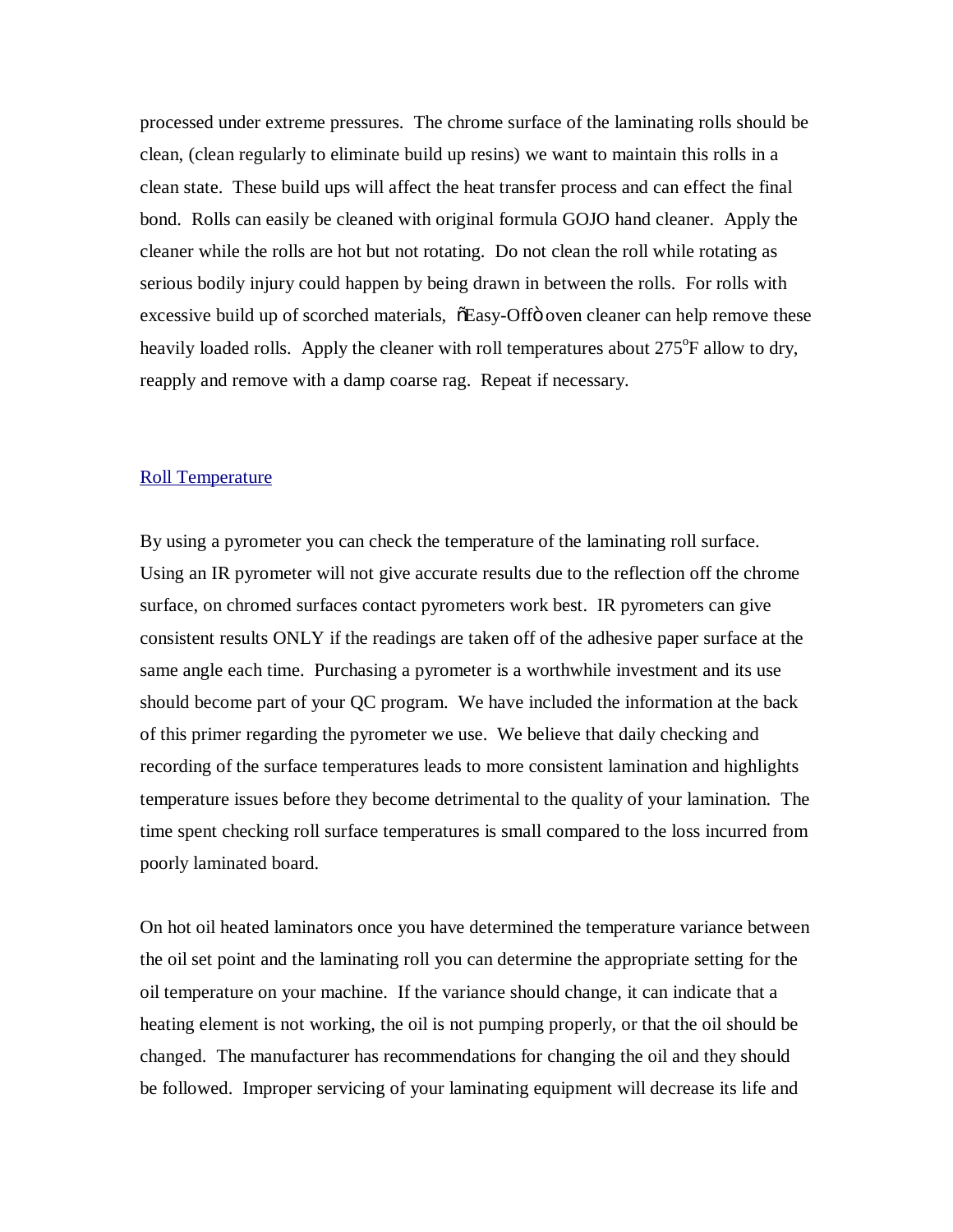lower performance of your laminated product. In a steam heated laminator this need not be addressed, as the pressure and therefore the temperature are equal through out the system.

#### Setting The Temperature

Once testing has determined the proper temperature for correct lamination the laminator should be set to that temperature and allowed to preheat. During this process the rolls should be rotating to help equalize the temperature as well as avoid the development of hot spots and warping of the oil heated rolls. Increasing the temperature adjustment at the beginning of the day to speed up the preheat process, has no effect on the speed in which the laminator preheats; the heating element is either off or on and they can only heat at their rated wattage. If you want to be able to start laminating when your shift starts a time clock to turn on the heaters before that time would work best.

If it is necessary to increase or decrease the temperature, remember it can take as long as one hour for the results to take place on the surface of the roll. This is especially true for temperature decreases. The reaction time of steam-heated laminators is considerably faster than the time required for oil-heated units, but both units will require time for the lamination rolls to loose temperature.

Once the correct temperature has been determine it should be set and monitored as needs require.

Some factors affecting the temperature requirement of the laminator are the ambient room temperature and the temperature of the board to be laminated. Obviously the temperature requirement for a laminator operating in the summer in New Mexico would not be the same as operating in the winter Minnesota. Remember, in the lamination process we are trying to soften the adhesive to semi-plastic state for proper lamination. If the room and substrate temperatures are hotter or colder than the normal conditions, it will take more or less heat energy to accomplish this. Seasonal temperature adjustments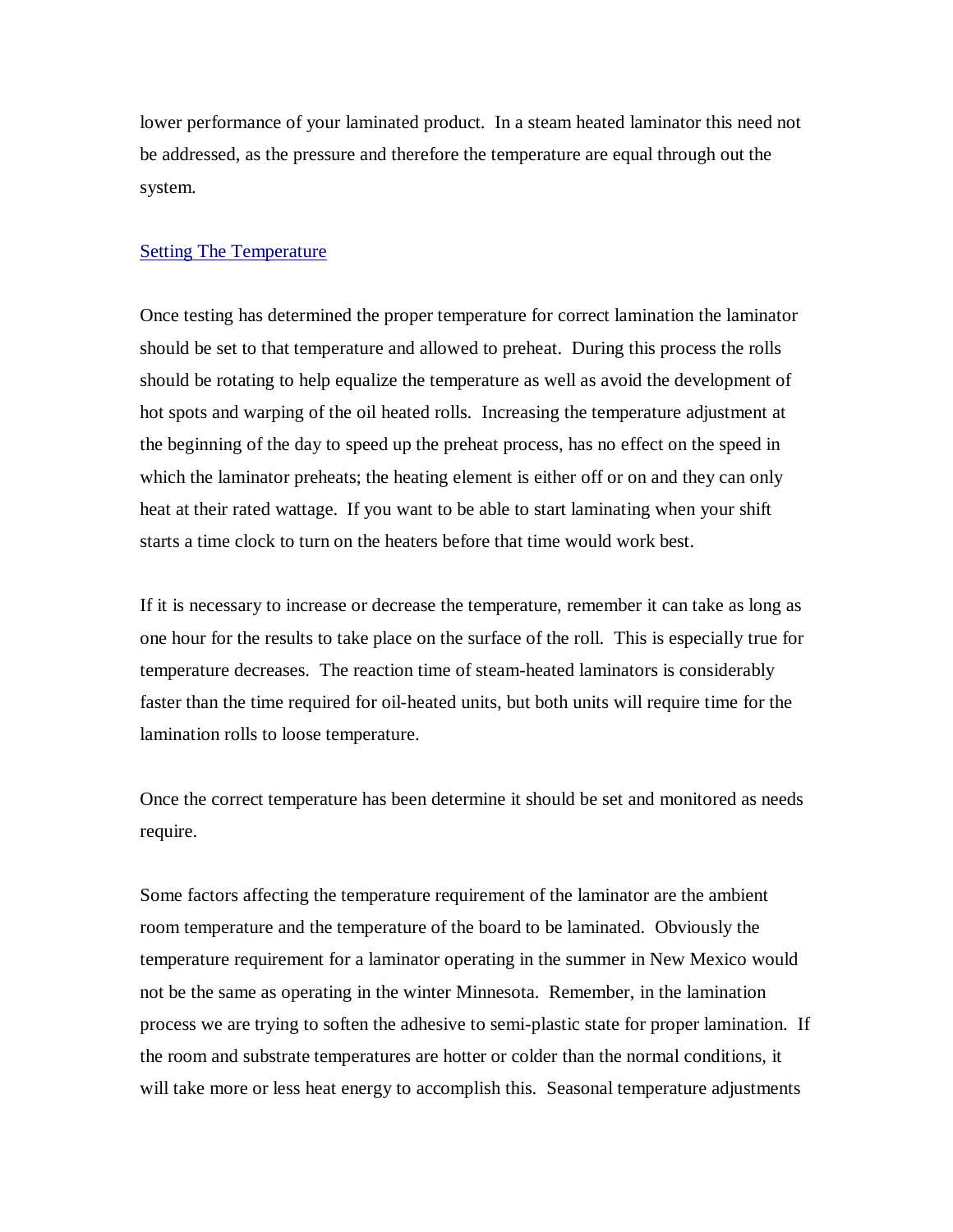should be part of your QC program for the equipment. If the substrate is extremely cold, you may find that after running several bundles of board the laminating roll temperature has decreased to an unacceptable temperature and that the bond is poor. This condition is a common problem on oil-heated units as the recovery rate is much slower than steamheated units, but both laminators should be monitored closely when laminating with cold board. The roll surface temperature should be monitored with a pyrometer. All substrates act as a heat sink and take heat out of the laminating roll but cold board draws heat faster than the hot oil can replace it. (While you may think that you can laminate frozen board by running slower or increasing the temperature, it is asking for problems.) For the adhesive to bond properly the surface of the board, the adhesive, and the paper must come up to the same temperature and cool down at the same rate. The sudden cooling from cold board shocks the adhesive and proper bond strengths are not developed.

#### **PRESSURE**

The next factor in the equation is the pressure. When we talk about pressure it is important to remember that we have two pressure settings that we use in hot roll laminating, set up pressure and run pressure.

Please remember that the machine should be at laminating temperature before set-up is performed. If the laminating rolls are not up to temperature the expansion that takes place when they heat up will make the set-up pressure too high. This will make it very difficult to feed boards into the laminator.

The machine is set up to the thickness of the substrate being used. For most laminators, this consists of opening the gap between the laminating rolls and placing the appropriate thickness of board inside. The screw stops are backed out and the top-laminating roll is lowered onto the board at the desired set up pressure. The set up pressure is determined by the qualitative and surface consistency of the substrate. Higher set up pressures is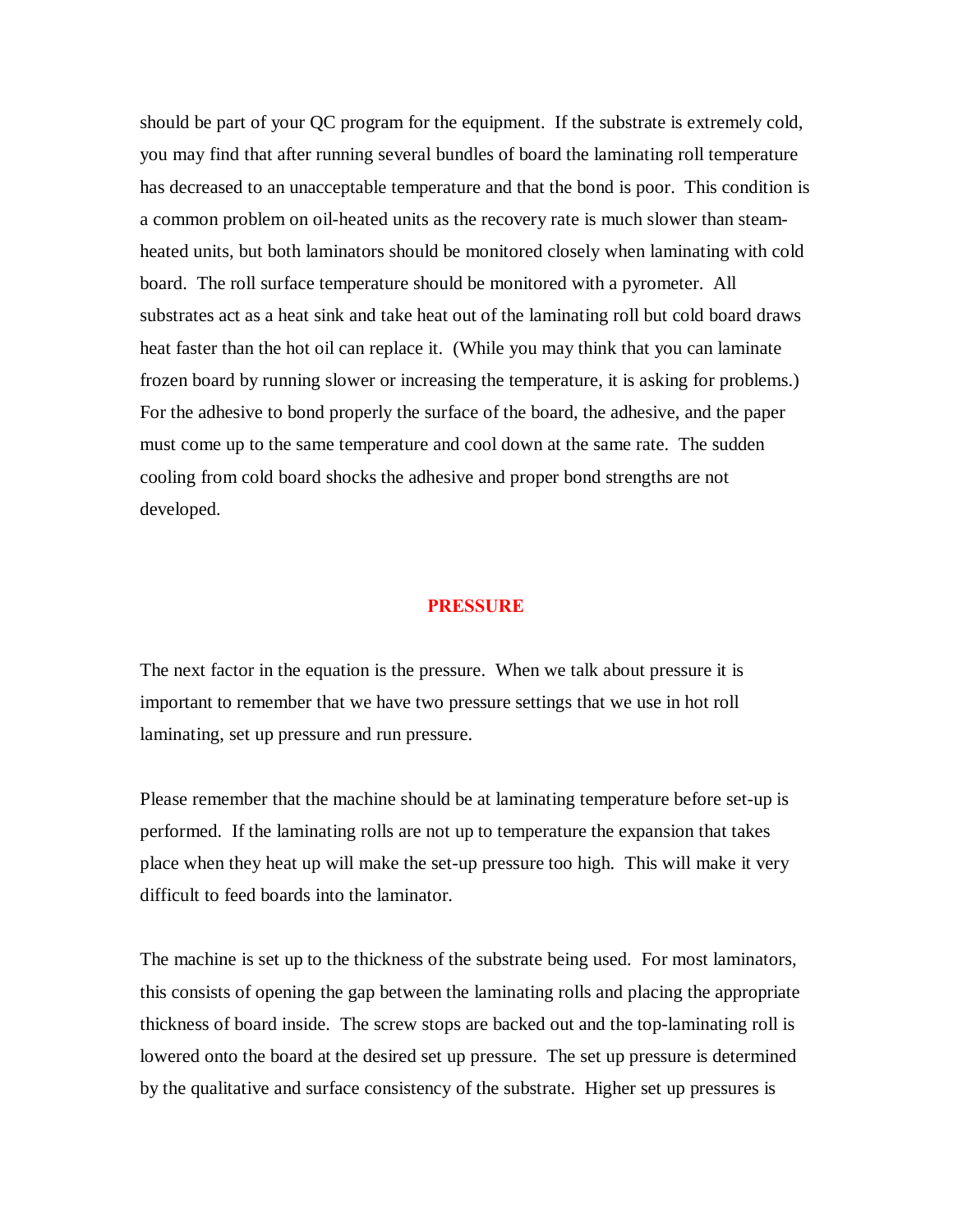required to even out the surfaces of the substrate so proper lamination can take place. The stops are then finger tightened and thus the gap of the nip is properly set. Once the proper set up pressure is determined for each substrate it becomes part of the procedure for laminating that specific combination of board and paper. This will typically be in the range of about 200 psi. to 300 psi. for particleboard, slightly less for plywood (depending on the thickness consistency of the plywood) and slightly more for MDF.

After setting the gap for the correct board thickness, the nip is opened and an even burn mark should be observed across the full width of the substrate. This burn mark in the board surface should be uniform across the width of the board and about 1/8" to 3/8" in width. If this mark is uneven, something is wrong in the set-up. However the burn mark may be slightly wider at the edge of the board, excessive width of the burn mark on the edges can lead to lamination problems as the edges are thicker than the center of the board but a slight difference is to be expected. A burn mark that is wider on one side and narrower on the other will translate into good bond on one side and poor bond on the other side. Excessive set up pressures can make it difficult to feed board into the machine. Improper set-up can also cause the laminate to wrinkle or track unevenly. The set-up procedure should be performed each time the substrate type or thickness is changed and at the beginning of each day.

If the burn mark looks good the machine can be adjusted for the run pressure. This pressure can be whatever is determined to yield a consistently good looking panel. The normal run pressure ranges are about 200 psi. over the set up pressure to the maximum pressure allowed by the equipment manufacturer.

#### **DWELL TIME/SPEED**

Line speed should be determined by production needs, the amount of automation incorporated in the process and the amount of labor available to run the laminator. The laminator with automation can be run at a high production rate with one person to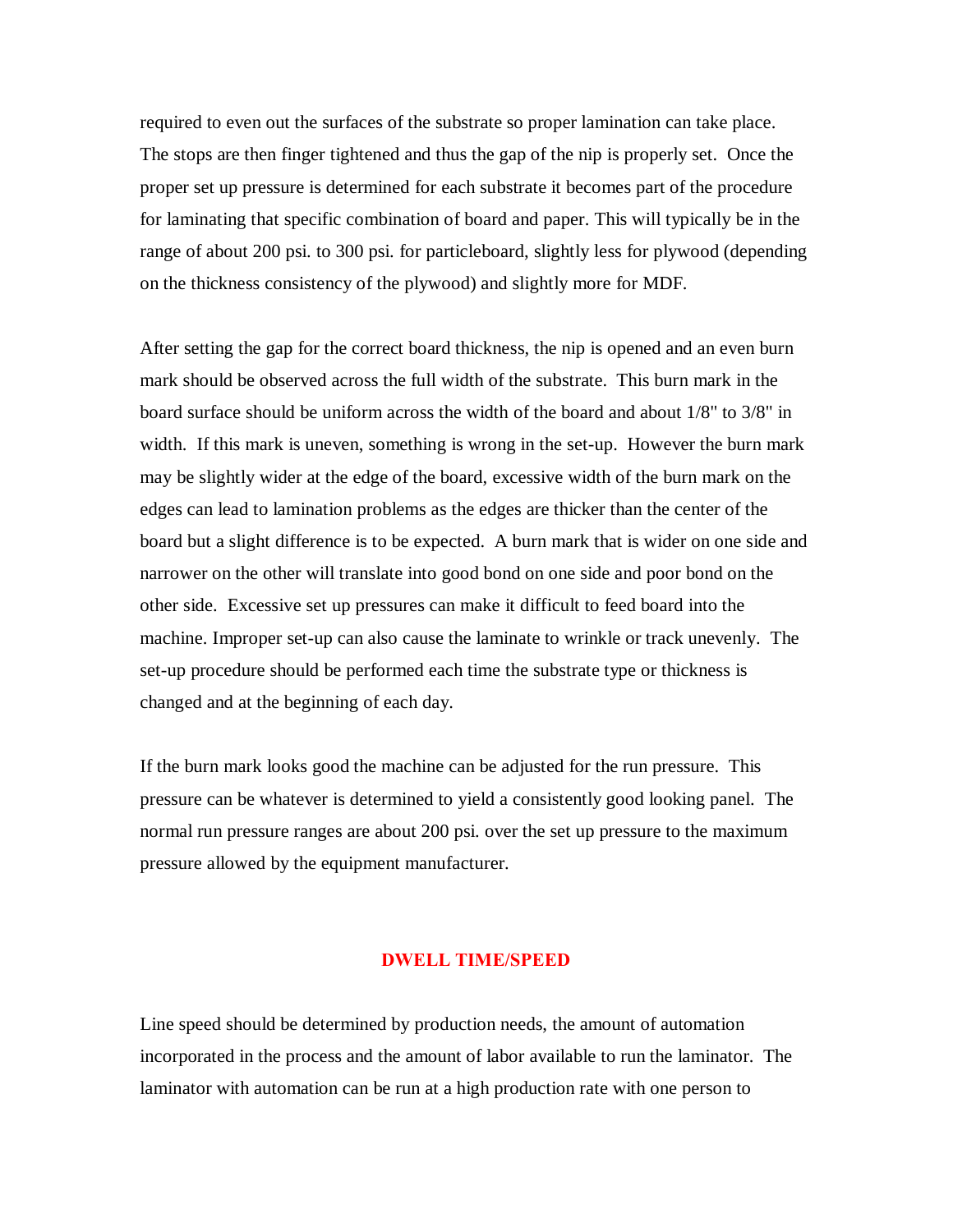oversee the operation of the laminator and a lift truck driver to reload the in feed and unload the out feed. Using slower line speeds without automation, 30 to 50 feet per minute, will usually require only 2 people to operate the laminator. One person will feed the machine and one will separate the panels and stack. They will load and unload their own product with a lift truck If your production requires a higher line speed, over 50 feet per minute, additional personnel or automation should be considered.

Once the required line speed has been determined, make sure the laminator can sustain the proper temperature while running at that speed. Higher line speeds will require higher temperature settings as the dwell time required to reactivate the adhesive will be shorter. Slower line speeds allow greater time for the transfer of the heat in the rolls to the paper. Higher running speeds shorten the dwell time and may require higher temperature settings depending on the diameter of the lamination rolls (the larger the diameter of the lamination rolls the more wrap the paper has around the roll, thus increasing the dwell time to allow greater heat transfer) and the ability of the heating method to supply the BTU's required.

Remember if you increase your line speed you must increase your roll temperature. If you decrease your line speed you must decrease your roll temperature. It is best to run tests to determine the best settings to accomplish running at different speeds. Our lab is available to assist you in this process.

It is important to note that proper pressure is necessary to complete the laminating process. If temperature and line speeds are correctly set and the pressure on the board is wrong, the bond to the board will not be as good. It is important to remember that all three factors; temperature, pressure and dwell time/speed must be correct to make consistent panels of good quality.

Excessively high pressure can appear to sometimes compensate for low heat and, excessive heat can appear to sometimes compensate for low pressure. But compensating the quality of the lamination process could lead to improperly laminated panels that may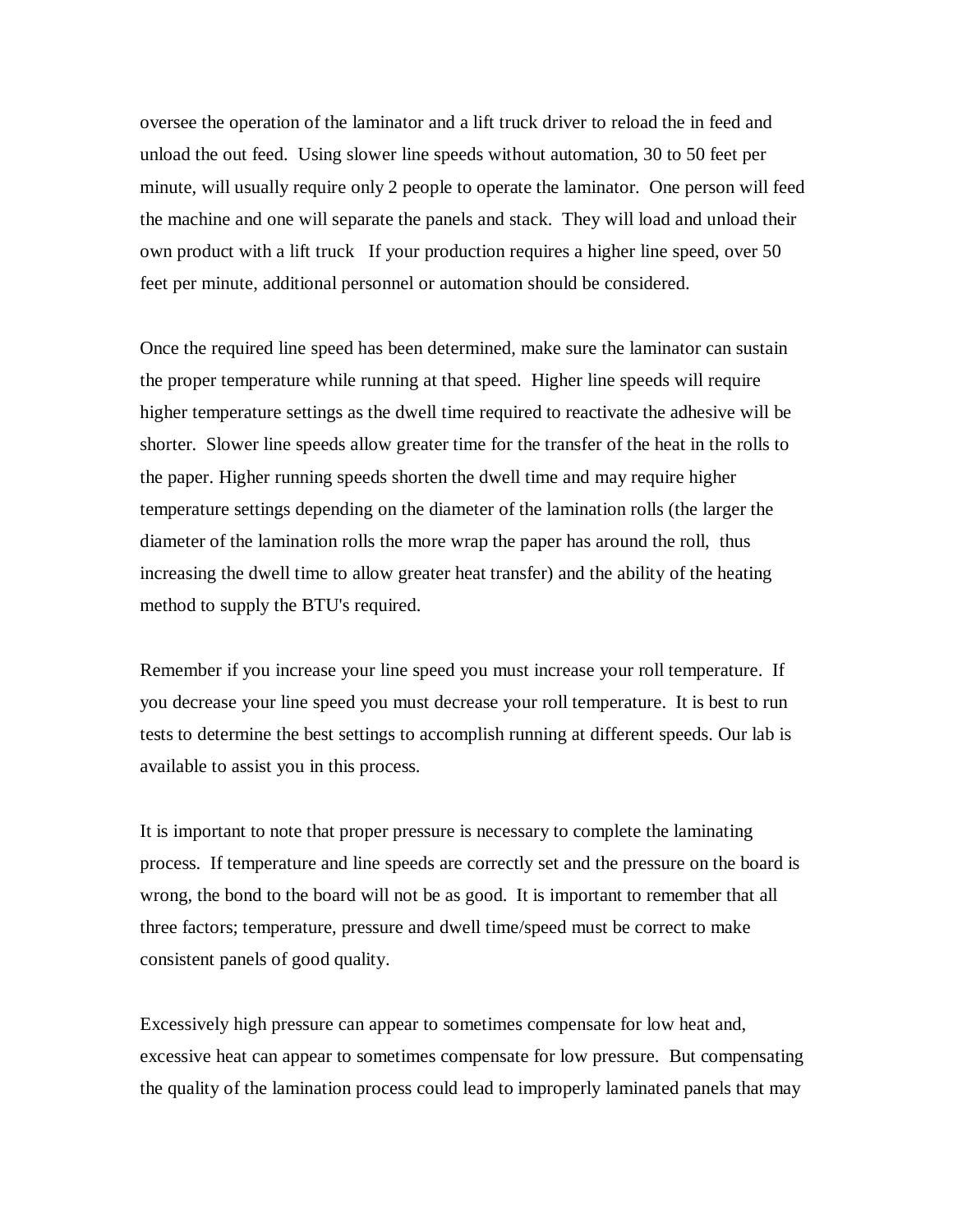look good to the eye but lack the full bond strengths of a properly laminated board. It is always best to maintain the process within the proper limits because if all parameters are where they should be the normal variances in procedures and processes are accounted for because these normal variances will not put you outside the "window" for proper and consistent lamination. Always remember that if all parts of the equation are given proper attention the end results will be superior. Do not be tempted to overlook one parameter and try to compensate by emphasizing another parameter.

Now that we have covered the three most important factors in regard to controlling the lamination process let's look at some minor factors that are also important in this process so we can better understand the relationship between these other factors.

### **THE AFFECT OF PAPERS IN LAMINATION**

The type of paper being laminated can affect the required laminating temperature. While most think that the heavier the paper the more temperature required, this is not always true. A heavy basis weight paper that is post impregnated at 80 grams will transfer heat faster than a pre impregnated 80 gram due to the difference in the density of the papers. Dense substrates transfer heat faster than lower density substrates. (That is why we don't have insulation made from dense materials.) Consideration should also be given for black papers. The incorporation of carbon black in these papers increases the transfer rate of the paper. Obviously if the density of the papers are the same a 30 gram paper would need lower temperatures than a 80 gram paper with all other considerations taken into account.

#### **SUBSTRATE CONDITION**

The substrate needs to be a smooth clean substrate that is free of defects and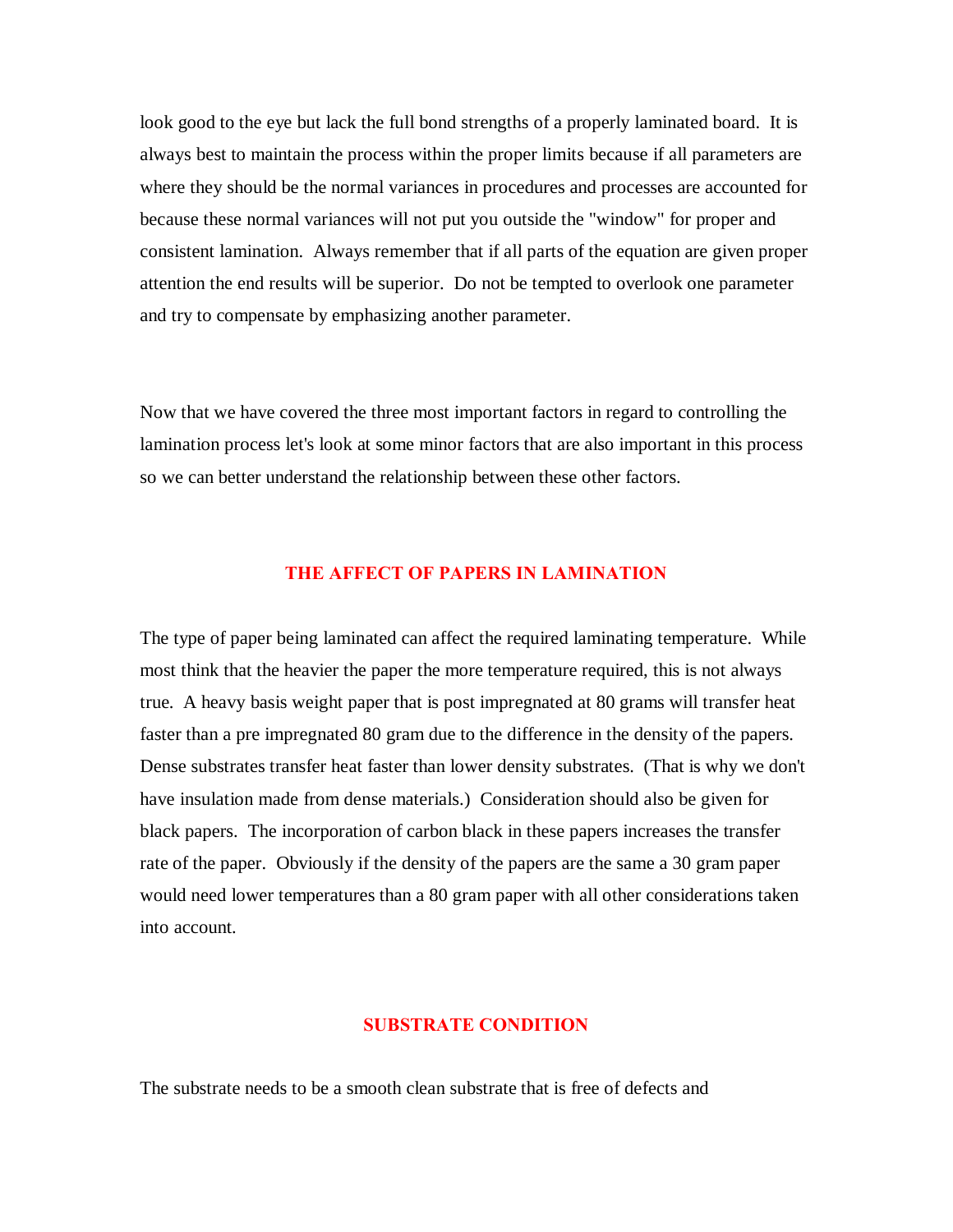contamination. The adhesive layer may hide small defects in the surface but larger defects will telescope and be visible in the surface. The substrate should be between  $50^{\circ}$ F and  $80^{\circ}$ F in temperature and dry. Any extreme temperature deviations such as frozen board or excessively hot board will affect the temperature requirements of the laminating equipment, and adjustments need to be made to the conditions if possible to stay within an acceptable range of conditions for lamination.

#### **BRAKE PRESSURE**

This sole purpose of the brake is to keep the roll of paper from spinning freely between boards and to hold the paper firmly against the laminating roll so the transfer of heat into the substrate is equal. If insufficient brake pressure is used, the roll will spin freely and loose surface contact with the laminating roll causing improper heat transfer.

If excessive brake pressure is applied, this may cause to roll to telescope. If the roll telescopes this causes the paper laminate to move from the proper alignment relationship with the board fence that is fixed and will result in the paper laminate edges not lining up with the edge of the board. Excessive brake can also cause web breaks between panels.

Correct brake pressure is achieved when the paper roll is prevented from spinning freely and the paper is held tightly against the laminator roll. The brake pressure must be manually adjusted down as the roll diameter decreases if your laminator is not equipped with automatic tension controls. A large roll of laminate will require more brake pressure than will a small roll. Remember as the roll diameter decreases the effect of the tension increases due to the reduction in diameter of the roll. If your laminator does not have automatic tension control it will be necessary to dial down the brake pressure as the roll progresses gets smaller in diameter.

We suggest a brake pressure of 60 to 80 psi. for full rolls and decreasing it as necessary down to about 40 psi. (at about one half of the diameter) as the roll decreases in diameter.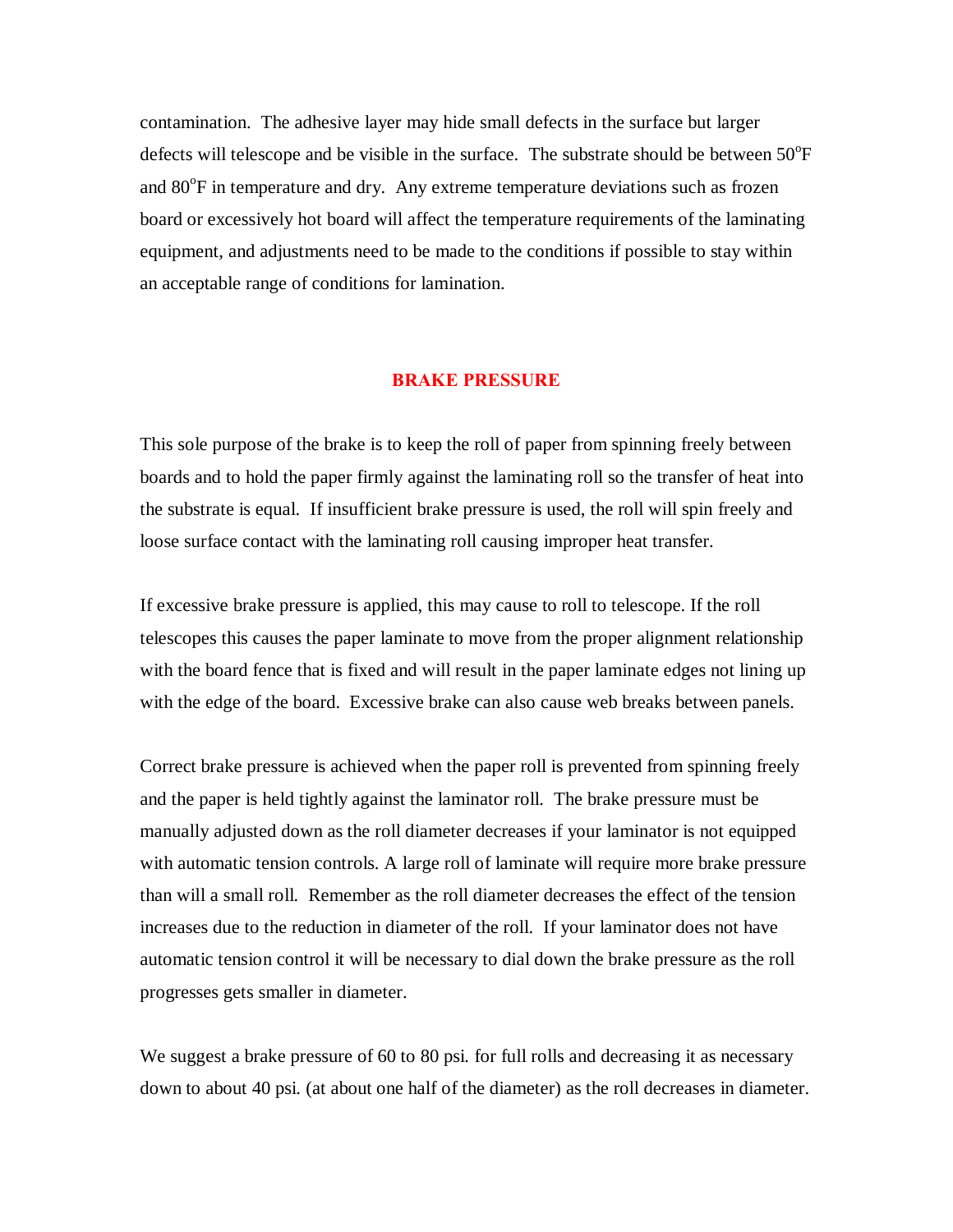If you notice the roll beginning to telescope, lower the brake pressure. If you notice the laminate buckling between panels or loss of contact with the laminating roll, increase the brake pressure. Remember only make small changes when required.

#### **MACHINE ALIGNMENT AND LEVELING**

The relationship of the board to the machine plays an important part in minimizing rejected boards. The two most important factors to remember when laminating are that "the paper has very little stretch" and "we are using a thermoplastic adhesive."

When we look at the fact that paper has very little stretch we must remember that the boards leading edge must start into the laminator parallel with the rolls. The board fence must be in proper alignment, (perpendicular to the rolls). If these factors are not true when the board first gets into the nip of the laminating rolls it will track as it entered the rolls. Unfortunately the paper that is in the unwind stand is in alignment with the machine, so if the board is not feeding straight through the laminator, and the paper can't stretch to ease this misalignment, it will have to break or wrinkle to relieve the uneven tension. The best way to determine if the board fence is in alignment with the rolls is to watch what happens as the board is fed into the laminator. A board that pulls away from the fence, or jumps behind the fence as it passes the end of the fence as it is processed is not in alignment and will cause problems. A slight 1/8" movement away or towards the fence will most likely not be a problem and needs not to be addressed, it is only if it is excessive or is causing problems in lamination. This misalignment will present more of a problem with recoatable papers as these paper have less slip in their topcoats.

A second part of this issue is the leveling of the machine to the out take table or roll conveyor. It is important to realize that hot melts are thermoplastic adhesives and because of this they do not build complete bond strengths until they have completely cooled. With this in mind it becomes important that the out take table or roll conveyor is level with the machine. If it is not you will have delaminating on either end of the board.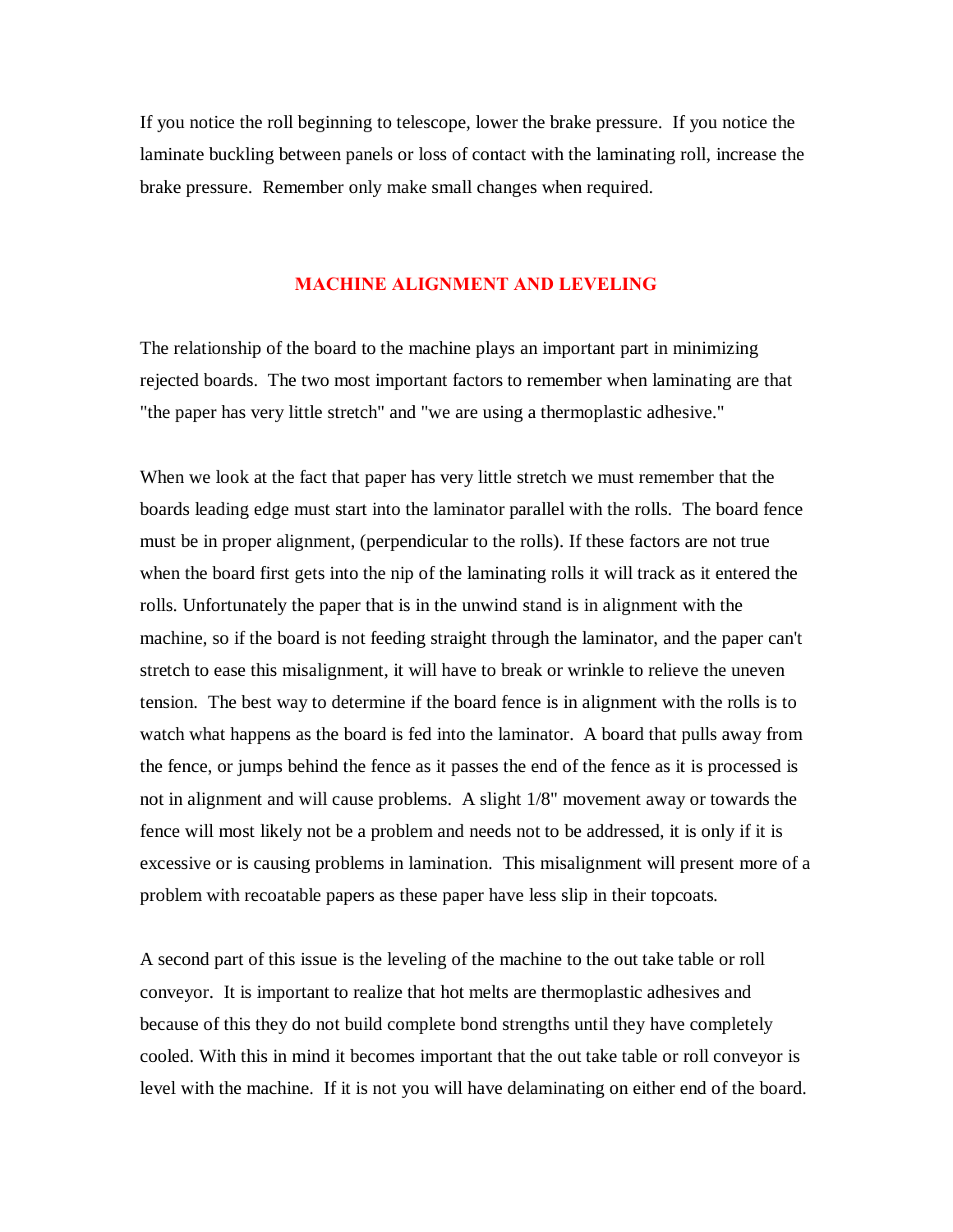The adhesive has not had time to set on the board that has just been laminated (and is still somewhat hot) when the board lifts or drops as it leaves the laminator, because the adhesive has not completely set and it will cause the paper to peel back on edge of the board.

# **QUALITY CONTROL**

Obviously it is important to know the quality of the lamination coming off you laminator, but you cannot do a destructive test such as the LMA recommended steam test on every panel without loosing production time and many panels. You can however perform some tests as you laminate to determine the quality of the panel. Destructive tests should be performed periodically, and taking advantage of AACC's lab testing service can routinely add to the quality of your lamination and help keep track of trends. There is not a charge for this service and we run these tests daily.

An immediate evaluation of the bond quality is to pull back the edge of the paper after lamination. This is best accomplished by grasping about a one inch wide strip and slowly pulling up on the paper. The results should be minimal pull back from the panel once past the sanding snipe on the board edge. This can be done by your laminating crew as they laminate during the day. It is advisable to check both sides of the panel being laminated from time to time, because of the temperature differences from one side to the other side of the roll on some laminators.

It is important that this test is done a few seconds after the panel leaves the nip. If the test is performed too close to the nip the adhesive will not have set and be soft so the bond will not be complete.

Also relating to the  $\tilde{\text{op}}$  copen state of the glue, the panels should not be separated too close to the nip. The softness of the hot adhesive can result in pull back of the laminate at the leading and following edge of the panel. It is advisable to separate the panels as far from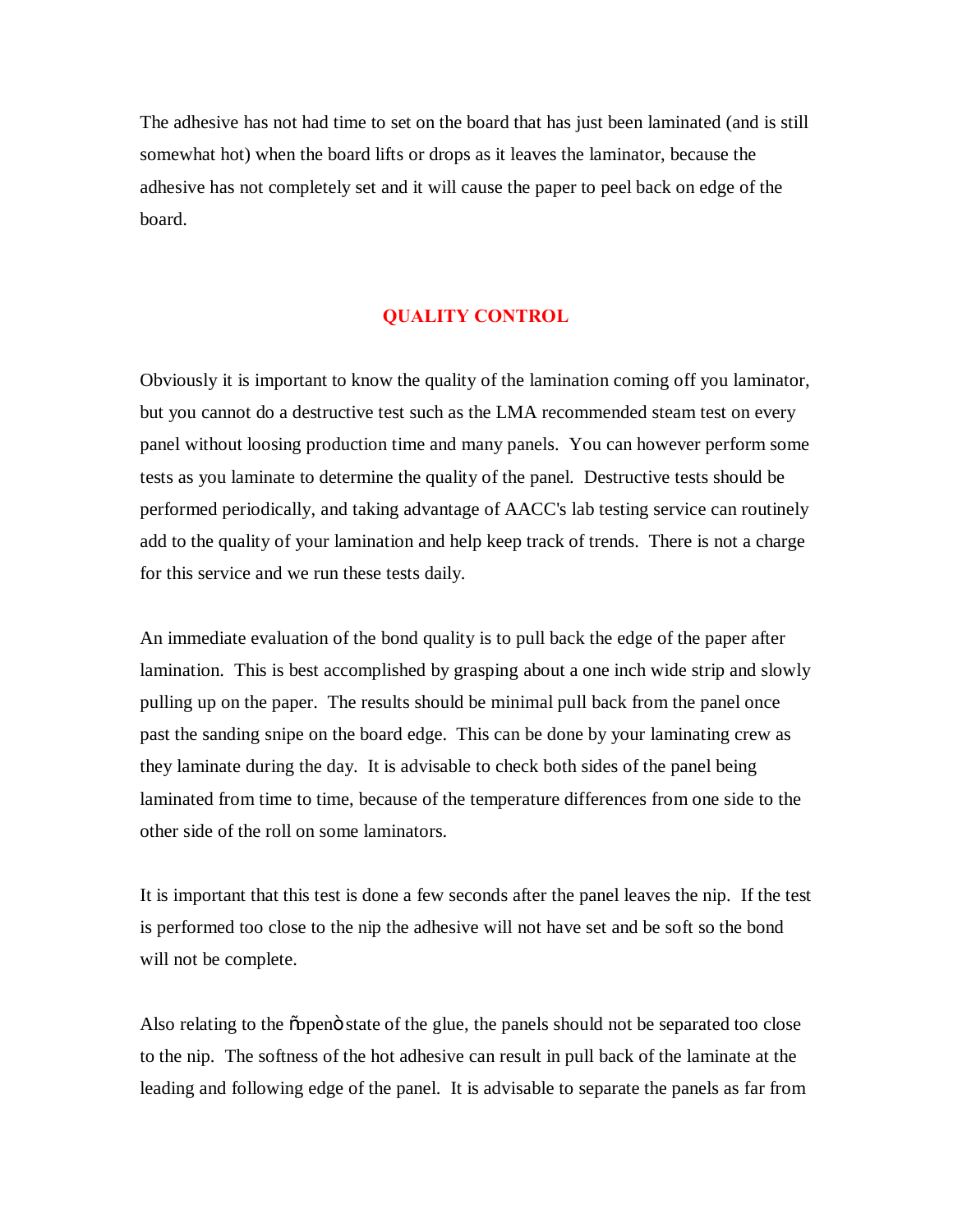the laminating rolls as possible, thus allowing more time from the adhesive to set. This distance will ensure that the glue has returned to its solid state.

The method for separating the panels can also affect your quality and the number of boards rejected. The best way of separating the panels is to make a slight break between the panels and then allow the weight of the panel as it lowers itself to the scissor lift table to finish the job. This requires very little effort from the operator and will result in a clean break in the paper. If the panels are separated with a vertical motion, pull back on the edges of the panel can occur.

#### **TROUBLE SHOOTING**

If you have delaminating, determining the cause and making corrections is important. The first step is to look at the area that is bad to see if we can determine the cause by looking at the adhesive side of the paper. There are may possible causes for delaminating but the two most common are "too much heat" or "too little heat".

If you have a delaminated area and the adhesive is still present in large amounts on the back of the laminate, you did not have enough temperature and/or pressure. Usually this type of failure is due to a lack of heat, and this will require an increase of temperature or a decrease of line speed thus increasing the dwell time. If it is only in one small area on the board it might also be due to a low spot in the board. In this instance an increase in the set up pressure should help flatten the panel to eliminate this problem.

Please note that it is possible sometimes to relaminate a panel that did not initially have enough heat by running it through the laminator again at a slower speed and higher temperature to relaminate it to the board. This will allow you to salvage that panel.

If your observation shows that there is virtually no glue on the laminate, you have over heated the adhesive with too much heat or too slow of a speed. The glue has left the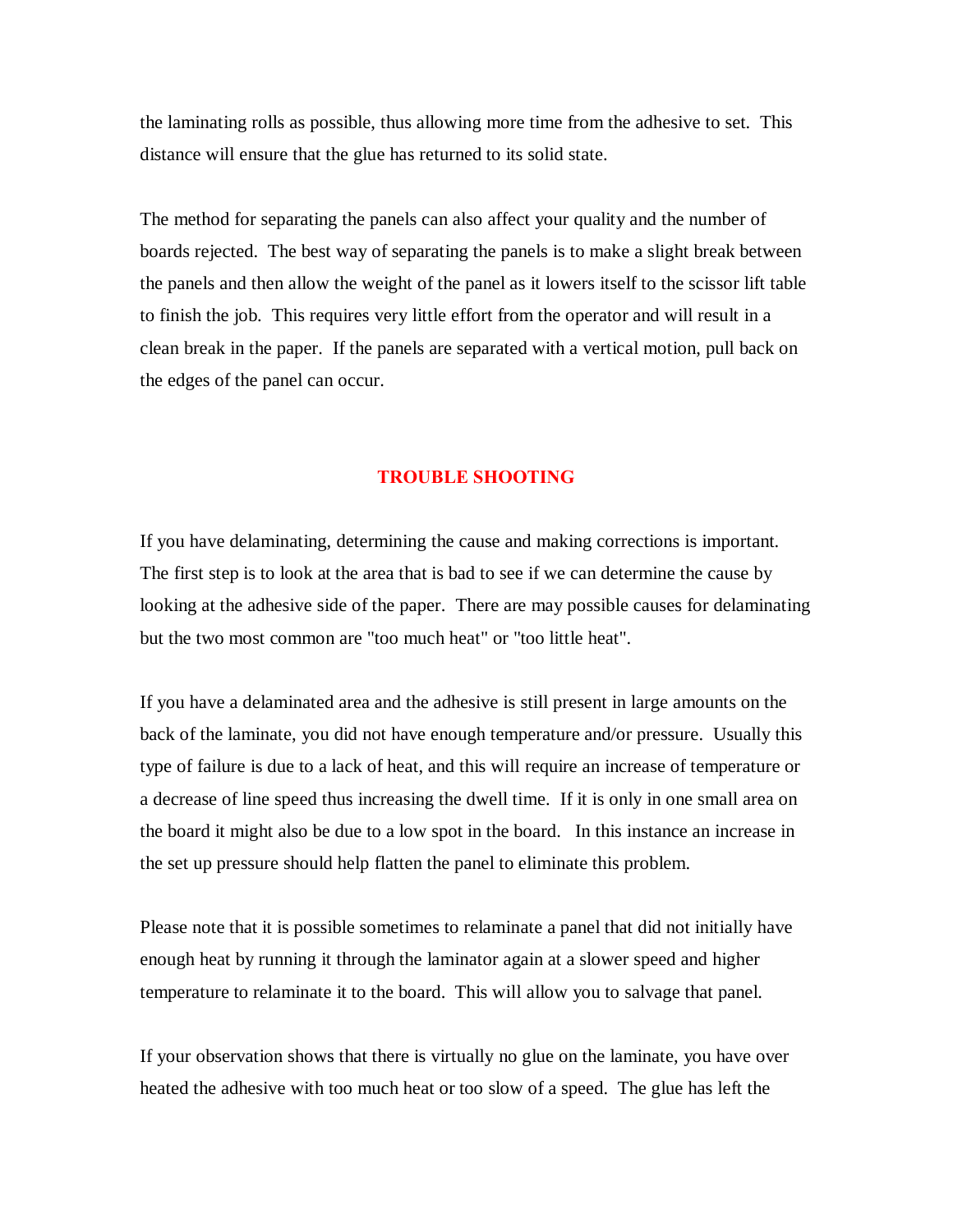laminate and penetrated into the substrate. This indication of too much heat or insufficient line speed will require a decrease of temperature or increase in line speed. Please note it will not be possible to relaminate these panels. If the panel has been exposed to too much heat, reprocessing this panel just worsens the problem.

If you do not have delamination but you question the bond, you should do some additional testing to observe the quality of the bond. Take a razor knife and cut a  $\tilde{o}X\tilde{o}$ through the laminate into the substrate. Gently lift the intersection point of the cut and observe the bond. A good bond will be indicated by board particles clinging to the laminate and the laminate will be difficult if not impossible to lift from the panel without tearing. If no particles are present you need to look at your laminating conditions (temperature, pressure, dwell time/speed) and determine what is the cause of the failure to bond, and make changes according to your findings. After making these adjustments take the time to retest a panel to determine if the changes you made have corrected the problem. This will cost time and a panel, however, it is better to spend the time and money to test to ensure proper lamination quality than to run the production without knowing the quality of your lamination.

For a more complete description of trouble shooting issues please see our guide on our website at *aacc-hotmelts.com*.

## **SHUT DOWN**

At the end of the shift when it is time to shut down the machine, one last detail can greatly extend the life of a hot oil heated system. Turn off the heaters and continue to keep the rolls rotating for at least fifteen minutes. ALWAYS turn the heating elements off at least 15 minutes before shutting the machine down. This will allow the oil to begin cooling and prevent charring of oil on the heating element. This charring is one of the major causes of inefficient heat transfer in the system.